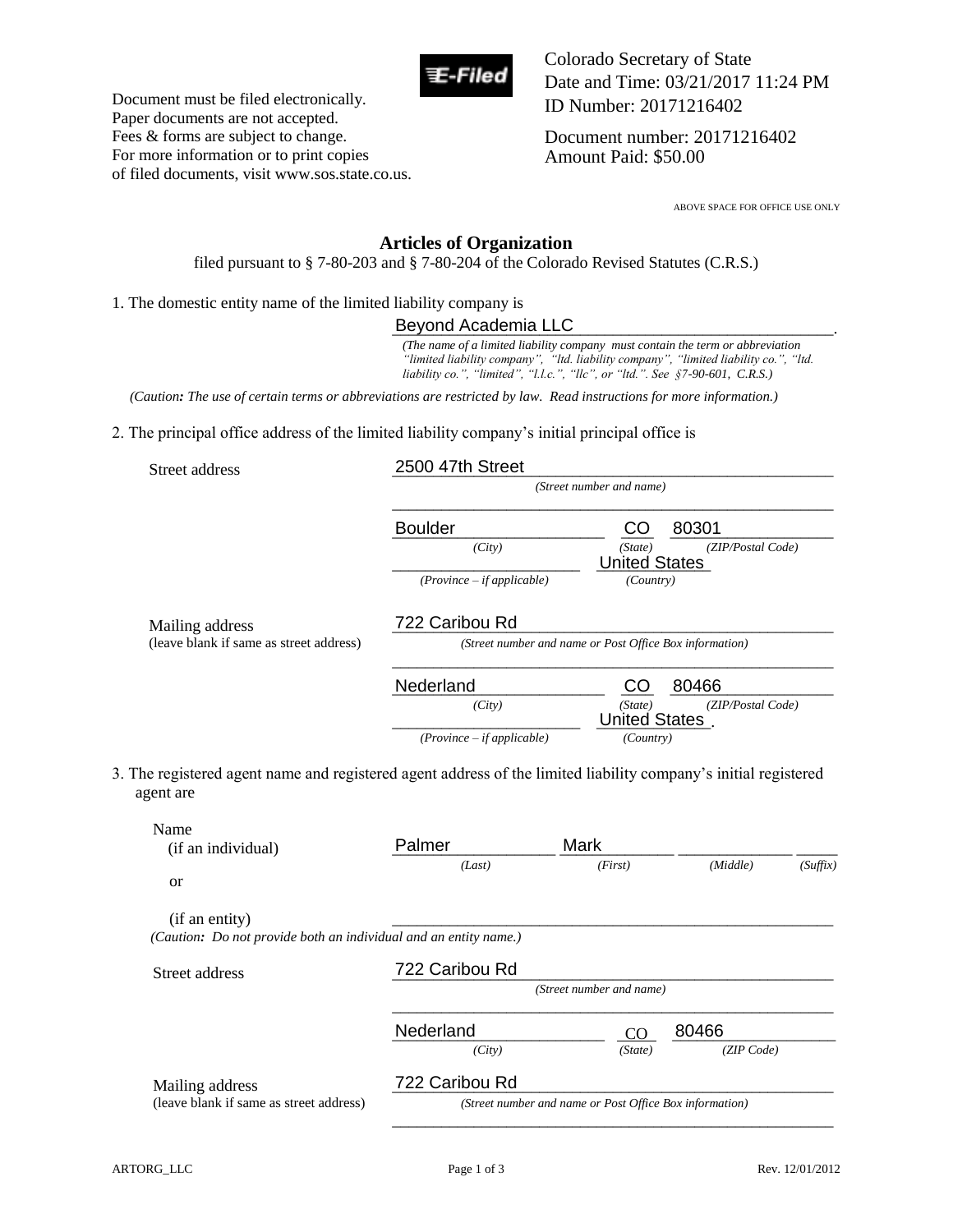| Nederland | $\sim$<br>◡ | 80466      |  |
|-----------|-------------|------------|--|
| (City)    | (State)     | (ZIP Code) |  |

|                                                                                                                                                                                                     | Nederland                                                                                                                                                                                                                                                                                                                          |                                                         | 80466             |          |  |  |
|-----------------------------------------------------------------------------------------------------------------------------------------------------------------------------------------------------|------------------------------------------------------------------------------------------------------------------------------------------------------------------------------------------------------------------------------------------------------------------------------------------------------------------------------------|---------------------------------------------------------|-------------------|----------|--|--|
|                                                                                                                                                                                                     | (City)                                                                                                                                                                                                                                                                                                                             | (State)                                                 | (ZIP Code)        |          |  |  |
| (The following statement is adopted by marking the box.)                                                                                                                                            | The person appointed as registered agent has consented to being so appointed.                                                                                                                                                                                                                                                      |                                                         |                   |          |  |  |
| 4. The true name and mailing address of the person forming the limited liability company are                                                                                                        |                                                                                                                                                                                                                                                                                                                                    |                                                         |                   |          |  |  |
| Name<br>(if an individual)                                                                                                                                                                          | Palmer                                                                                                                                                                                                                                                                                                                             | Mark                                                    |                   |          |  |  |
| or                                                                                                                                                                                                  | (Last)                                                                                                                                                                                                                                                                                                                             | (First)                                                 | (Middle)          | (Suffix) |  |  |
| (if an entity)<br>(Caution: Do not provide both an individual and an entity name.)                                                                                                                  |                                                                                                                                                                                                                                                                                                                                    |                                                         |                   |          |  |  |
| Mailing address                                                                                                                                                                                     | 722 Caribou Rrd                                                                                                                                                                                                                                                                                                                    |                                                         |                   |          |  |  |
|                                                                                                                                                                                                     |                                                                                                                                                                                                                                                                                                                                    | (Street number and name or Post Office Box information) |                   |          |  |  |
|                                                                                                                                                                                                     | Nederland                                                                                                                                                                                                                                                                                                                          | CO                                                      | 80466             |          |  |  |
|                                                                                                                                                                                                     | (City)                                                                                                                                                                                                                                                                                                                             | (State)<br><b>United States</b>                         | (ZIP/Postal Code) |          |  |  |
|                                                                                                                                                                                                     | $(Province - if applicable)$                                                                                                                                                                                                                                                                                                       | (Country)                                               |                   |          |  |  |
| 5. The management of the limited liability company is vested in                                                                                                                                     | (If the following statement applies, adopt the statement by marking the box and include an attachment.)<br>The limited liability company has one or more additional persons forming the limited liability<br>company and the name and mailing address of each such person are stated in an attachment.                             |                                                         |                   |          |  |  |
| (Mark the applicable box.)<br>one or more managers.<br>or                                                                                                                                           |                                                                                                                                                                                                                                                                                                                                    |                                                         |                   |          |  |  |
| V<br>the members.                                                                                                                                                                                   |                                                                                                                                                                                                                                                                                                                                    |                                                         |                   |          |  |  |
| $6.$ (The following statement is adopted by marking the box.)                                                                                                                                       | There is at least one member of the limited liability company.                                                                                                                                                                                                                                                                     |                                                         |                   |          |  |  |
| $7.$ (If the following statement applies, adopt the statement by marking the box and include an attachment.)                                                                                        | This document contains additional information as provided by law.                                                                                                                                                                                                                                                                  |                                                         |                   |          |  |  |
| 8. (Caution: Leave blank if the document does not have a delayed effective date. Stating a delayed effective date has<br>significant legal consequences. Read instructions before entering a date.) |                                                                                                                                                                                                                                                                                                                                    |                                                         |                   |          |  |  |
|                                                                                                                                                                                                     | $\mathbf{1}$ $\mathbf{1}$ $\mathbf{1}$ $\mathbf{1}$ $\mathbf{1}$ $\mathbf{1}$ $\mathbf{1}$ $\mathbf{1}$ $\mathbf{1}$ $\mathbf{1}$ $\mathbf{1}$ $\mathbf{1}$ $\mathbf{1}$ $\mathbf{1}$ $\mathbf{1}$ $\mathbf{1}$ $\mathbf{1}$ $\mathbf{1}$ $\mathbf{1}$ $\mathbf{1}$ $\mathbf{1}$ $\mathbf{1}$ $\mathbf{1}$ $\mathbf{1}$ $\mathbf{$ |                                                         |                   |          |  |  |

 *(If the following statement applies, adopt the statement by entering a date and, if applicable, time using the required format.)* The delayed effective date and, if applicable, time of this document is/are

*(mm/dd/yyyy hour:minute am/pm)*

Notice:

Causing this document to be delivered to the Secretary of State for filing shall constitute the affirmation or acknowledgment of each individual causing such delivery, under penalties of perjury, that the document is the individual's act and deed, or that the individual in good faith believes the document is the act and deed of the person on whose behalf the individual is causing the document to be delivered for filing, taken in conformity with the requirements of part 3 of article 90 of title 7, C.R.S., the constituent documents, and the organic statutes, and that the individual in good faith believes the facts stated in the document are true and the document complies with the requirements of that Part, the constituent documents, and the organic statutes.